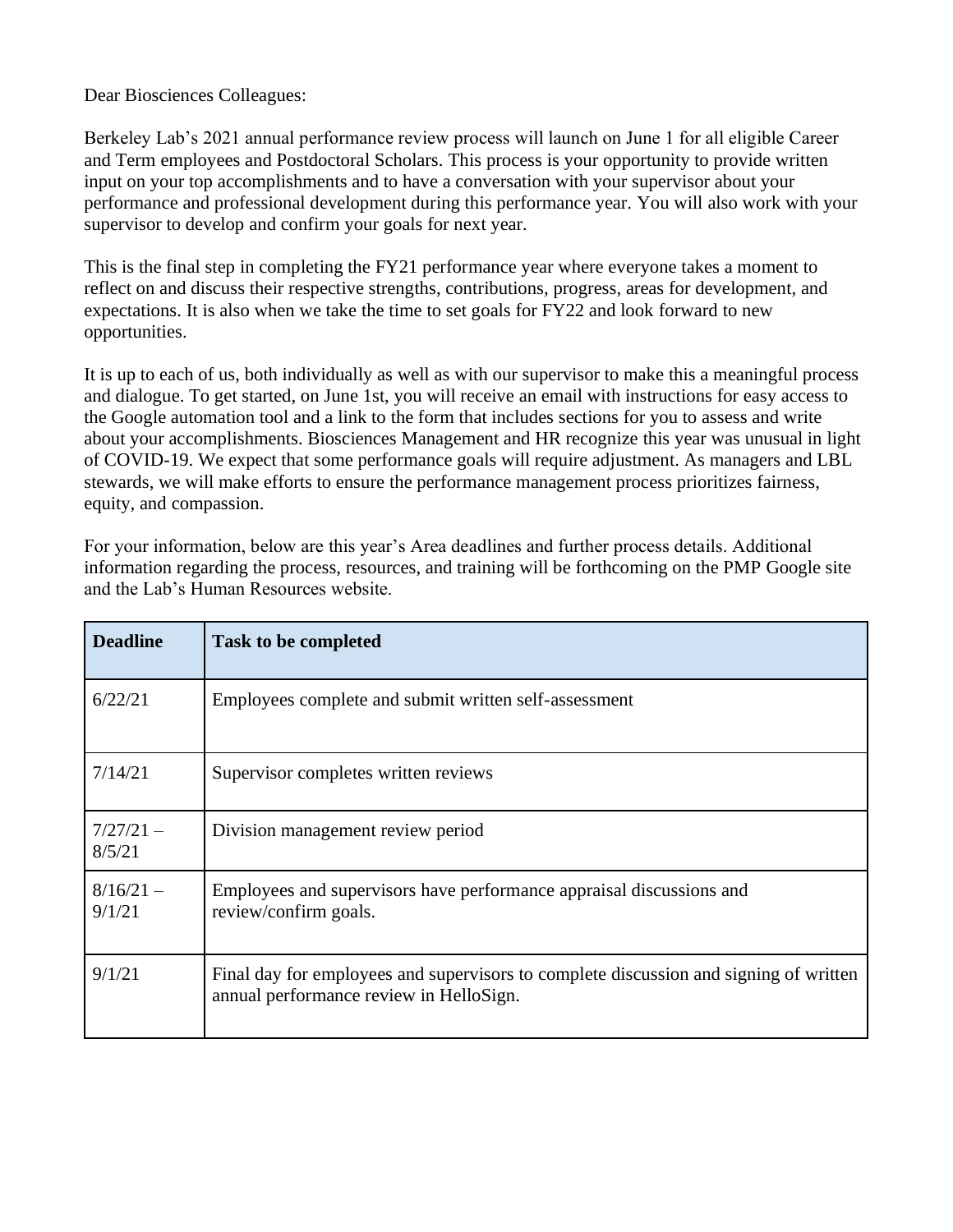## **Process Details and Updates**

- Employee *performance ratings*. As of FY20, non-represented employee rating scales have been modified to replace "Valuable" rating with "Solid Performer".
- *Postdoctoral scholar progress reviews*. A form has been designed for the postdoctoral scholars that will not include a rating scale.
- *Automation*. As in years past, the Division will use a Google-based platform for accessing and routing the annual performance review form.
- *Electronic Signature*. The electronic signature function HelloSign will be used to enter employee/postdoctoral scholar and supervisor signatures after the written review has been discussed.
- New Employees: An employee, with the exception of postdocs, hired January 1, 2021 or later will complete a probationary review in lieu of the full annual performance review.
- *Resources.* For tips and more detailed guidance if needed, the following resources are available on the [Human Resources Performance Management Website:](https://sites.google.com/lbl.gov/performance-management/home)

| <b>For Employees</b><br>and Postdoctoral<br><b>Scholars</b> | Guidance sheet to support drafting of self-assessment<br>Google Docs tip sheet to support completion of self-assessment in<br>Google Doc tool<br>Tip sheet for HelloSign electronic signature<br>Self-assessment workshop for employees (see below)<br>Performance discussion workshop for employees (see below)                                                                                                                                                                                                                                |
|-------------------------------------------------------------|-------------------------------------------------------------------------------------------------------------------------------------------------------------------------------------------------------------------------------------------------------------------------------------------------------------------------------------------------------------------------------------------------------------------------------------------------------------------------------------------------------------------------------------------------|
| <b>For Supervisors</b>                                      | Google Docs tip sheet for drafting of annual performance review form<br>in Google Doc tool<br>Tip sheet for HelloSign electronic signature<br>Tip sheet for drafting annual performance goals<br>$\bullet$<br>Examples of completed annual performance review forms for different<br>levels of employees and different ratings<br>For additional needs with drafting and delivering performance<br>reviews, contact your HR Division Partner<br>Performance review process $\&$ writing, and discussion workshop for<br>supervisors (see below) |
| <b>For One-up</b><br><b>Reviewers</b>                       | Tip sheet for reviewing and providing comments to an employee's<br>review form                                                                                                                                                                                                                                                                                                                                                                                                                                                                  |